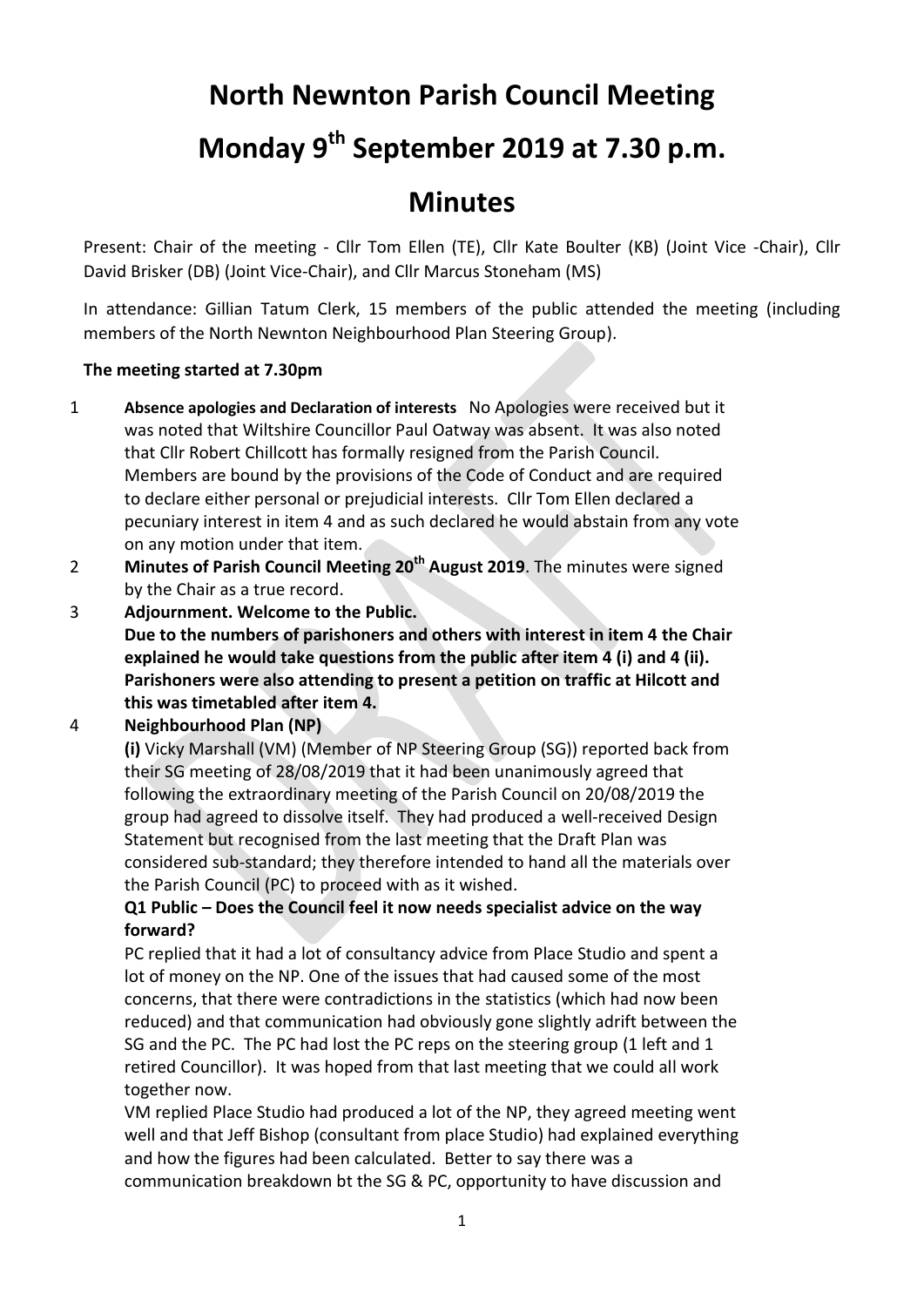positive way forward. However they discussed the situation at their SG meeting – local residents had long standing contribution to the design statement and history of the parish and engagement and wanted to commend Helen Pearson (who could not be at tonight's meeting). They had followed the "rules" of the NP invited Parishoners along at each stage, presentations and newsletters were distributed. VM stated that ultimately it was the PC requirement to sign off the Plan and this was why asked PC to take forward as they thought appropriate. PC replied: Acknowledged hard work and input the SG had carried out and really appreciated but for various reasons communication had broken down and this was sad. It was thought that there was no set timescales to undertake the NP and that the Plan if taken forward needs to be ready and robust. 3 immediate options were identified; (1) Cancel the NP, (2) Progress the NP, (3) Pause on the NP.

**Q2 Is there a time limit to produce the NP? Can a Developer come in anyway, at any time and submit an application? Can we meet time limits?**

PC replied: If a plan is in place it does carry more weight with the Wiltshire Planners and will look at recommendations from the PC. But it is essential that the plan is right rather than try and publish a plan that we are not comfortable with. We are a long way off for the formal process (outlined at the last meeting) at least another year, so a delay at this juncture to get it right will not affect things too much. PC limited capacity (just lost another Councillor), perhaps there was potential for another steering group?

**Q3 /Replies: Needed to be separate from the PC led by Parishoners but with at least 2 members of the PC on it. Could PC lead, create another group, ideal situation with direct communication with councillor involvement? Q4/Replies: Once the information is handed back from the SG could an audit be undertaken? Was there any budget left? An independent specialist could review and identify what's missing? Could the Design Statement (DS) stand on its own (thought it was 99% there)?**

SG reply: Design Statement is only relevant if NP has site allocations within it, so not sure then if DS could stand alone.

**Q5/replies: Following on from Audit idea, could the contact at Wiltshire Council be approached to help (Sophie Davies, Wiltshire Link Officer) to give advice on the Draft Plan in its present format? To help identify areas that could be developed etc? It was thought that the proposals at present in North Newnton were development in open countryside and it would be highly unlikely for a Developer to take forward as lots of resistance.**

VM felt mixed views, some parishoners wanted the area developed but that a planning application anyway gave the opportunity to comment and object. PC replied: Budget £100 NP remaining.

SG replied: Can only apply for another grant to cover a Strategic Environmental Assessment (SEA) and this is only required if sites are allocated.

Developer Edward Bizzey (EB) [has an option on part of one of the NN sites currently shown in the draft  $NP$ ] – he thought it was a shame if no  $NP$  – if sites are allocated then Wiltshire would give material consideration to the content of a NP. CIL (community infrastructure levy payments would be higher with a NP) but obviously it was the PC's decision as to whether sites should be allocated. He had highlighted his desire to work with the PC and look at aspects such as housing density, footpaths, size of the development.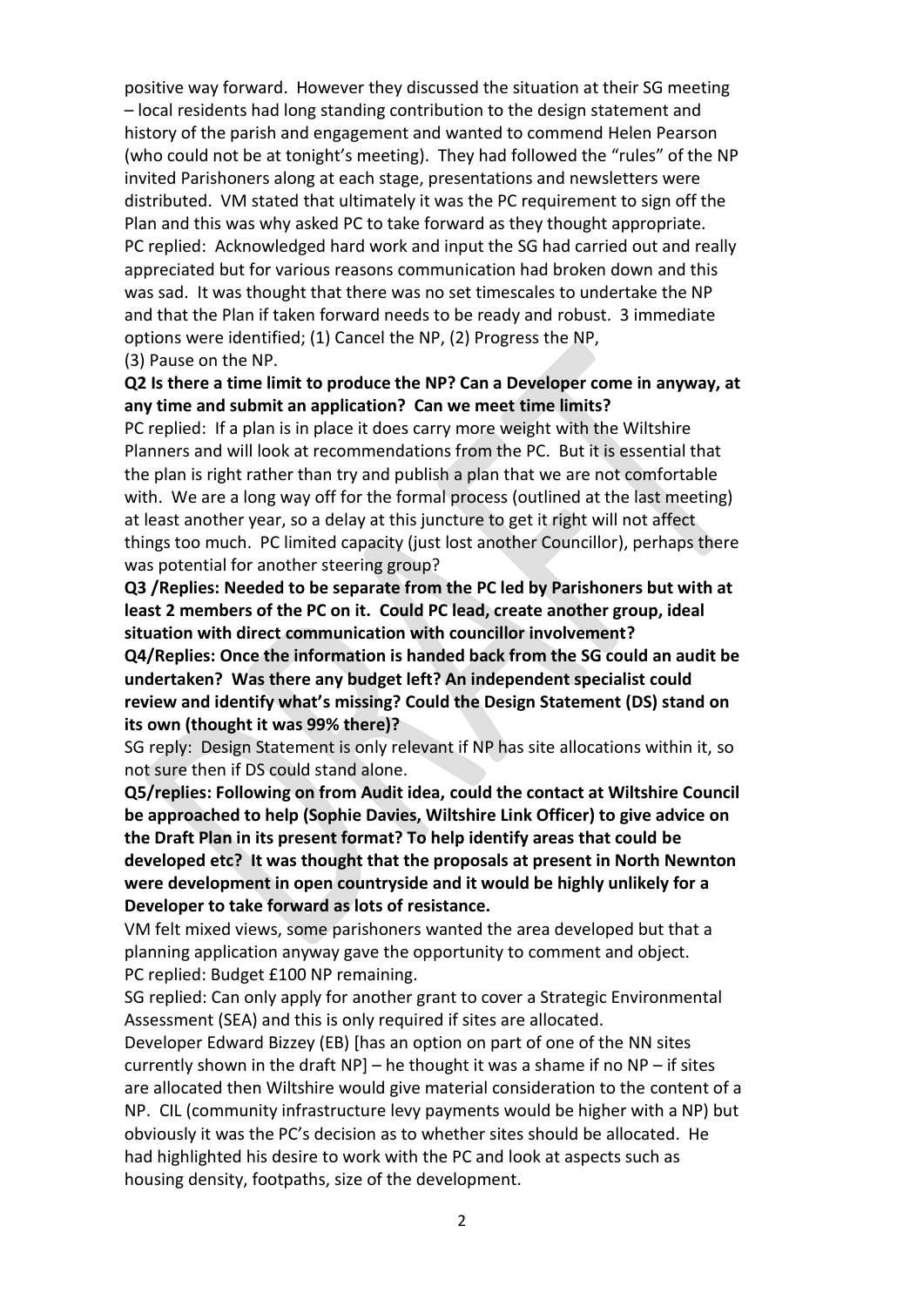PC replied: immediate reaction is that it is too early to decide, SG decision unexpected. Queries still in the Draft NP particularly on highways issues and access arrangements to the NN sites.

**Q6 What was safe? Perhaps needed a highways advisor for the next steps?** EB replied: At the planning process, the planning officer would seek highways advice on what is and what is not safe? As a potential developer he was intending to work and develop the area together (maybe not as one development) but joining up advantages of developing the whole area such as access, footpaths, design. Highways consultant could look at visibility both ways and access location to improve access visibility – there were strict guidelines that would be followed to meet Wiltshire standards. Whether the site was developed now or in 5 years' time he hoped it would be developed with the community. Another Developer commented: He warned about getting involved in detail at this early stage and hoped it was not an inextricable situation for the NP and that the PC could take forward.

PC replied: There is lots of new information (from last meeting) and lots of positive work so hoping it will be taken forward.

**Motion – To reflect and pause following the decision on the SG to dissolve itself as we are no longer in a position to vote on next steps for allocation (as was the intention). To therefore propose an extraordinary meeting be arranged to discuss the NP (this was later amended by another motion to add the Standing Orders onto the agenda for the extraordinary meeting, as this meeting ran out of time to cover them). And to officially record the thanks to the SG members along the years for all their hard work and time put into the NP. Proposed Cllr MS, Seconded KB, voted unanimously (Cllr TE abstained).**

5 **In the public open forum a petition was submitted by 2 local residents of Hilcott**  (30 signatures, dated September  $9<sup>th</sup>$  2019) for urgent traffic proposal for Hilcott to reduce the legal traffic speed from 40MPH to 30MPH.

The petition was accepted by the Chairman.

There was some debate by Parishoners present and Councillors acknowledging the danger of the road and hence why 2 strip metro counters had been installed to support a community speedwatch (such that operates at North Newnton and Beechingstoke/Bottlesford). The number of villagers with young families was highlighted and the danger of speeding cars and the request to highlight to all mediums possible; CATG, Paul Oatway (Wiltshire Councillor) and in the first instance via Wiltshire Council traffic survey request form.

**Action: Clerk to complete form in liaison with generators of petition and submit to Wiltshire Council with the petition**

6 **Planning Application – 19/08170/TPO No objections, unanimous resolution Action: Clerk to inform Wiltshire Council**

#### 7 **Governance**

(i) **Due to the time taken under the public participation it was resolved (proposed by Cllr KB, seconded Cllr DB), to postpone the discussion on the outstanding areas within the Standing Orders and add to the agenda of the Extraordinary Parish Meeting; Agreed unanimous decision**

(ii) Following the invitation by Wilshire Council for community governance review – it was agreed no changes required.

(iii) It was noted with sadness the resignation of Cllr Robert Chilcott and the Clerk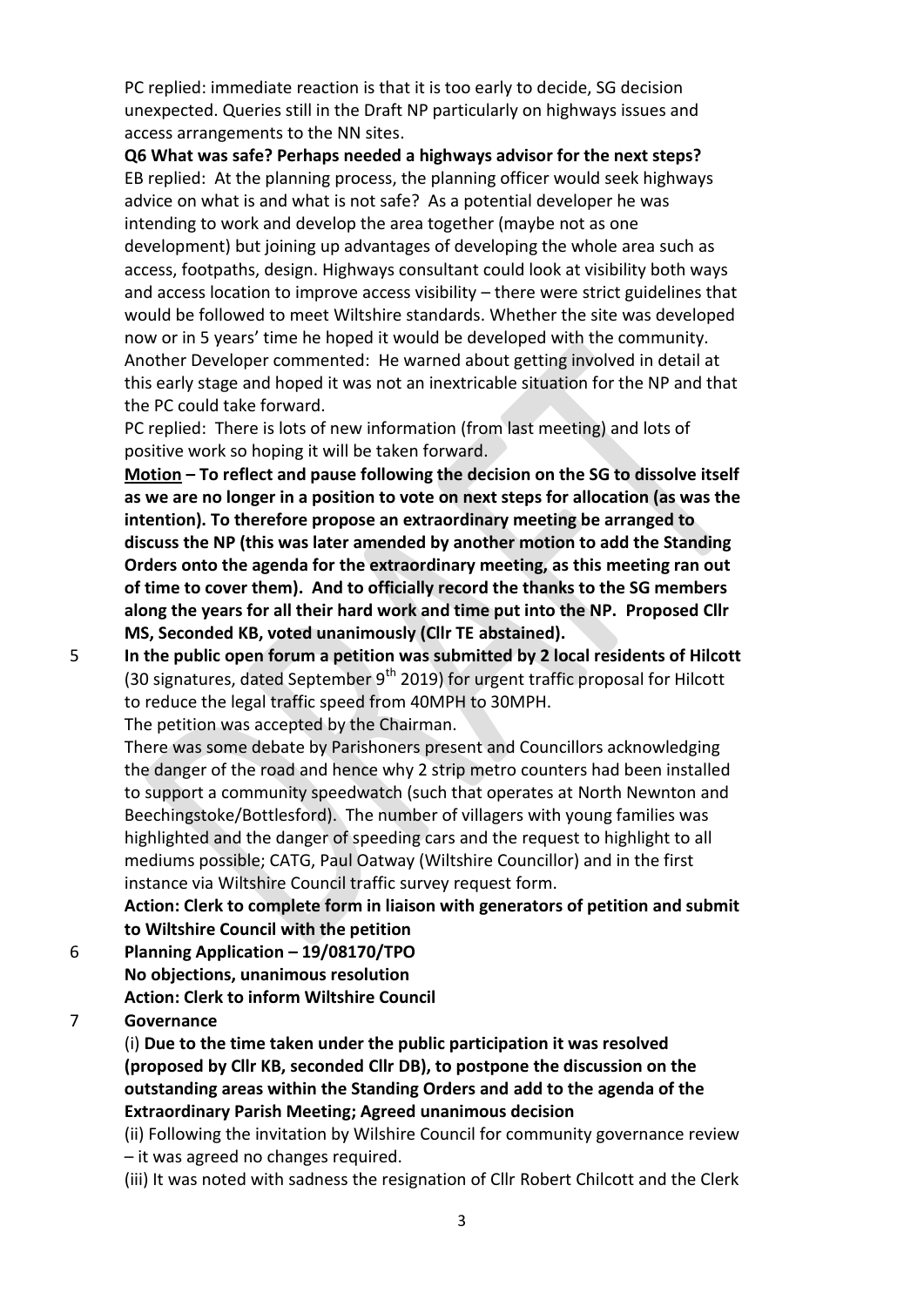wanted to particularly highlight the significant time and great support he had provided with her for the AGAR process. 2 members of the public expressed interest in joining the Parish Council (1 returning Councillor that had stood down for work/personal reasons now improved and another fairly new resident to Hilcott Village). It was suggested by the Clerk to try using the Pewsey Facebook page (seeking permission) to advertise for the one remaining councillor vacancy to try and reach a wider audience. **It was proposed by Cllr MS and seconded by Cllr TE to invite the 2 candidates for co- option for the 2 previously advertised casual vacancies at the next full meeting; Agreed unanimous decision Action: Clerk to contact Pewsey Facebook to seek permission to advertise remaining Councillor vacancy.**

(iv) Information Commissions Office data protection registration; **Motion proposed by Cllr TE, Seconded Cllr KB that not necessary to register following latest NALC advice but noted that we do need a Councillor designated data officer; at present the Clerk to handle any enquiries; Agreed (3 votes). Action: To bring forward when addressing GDPR updates, to get a Councillor nominated Data Protection Officer.**

#### 8 **Correspondence**

(i) Park Way, North Newnton resident email concerning issues with BT & Sewerage – it was noted that Wessex water worked on the lower stream some time ago to cope with a greater volume of effluent. BT – to be followed up following new councillor joining in November. **Action; Clerk to reply to email explaining actions agreed.**

(ii) Bottlesford resident email concerning traffic speeding between the Seven Stars pub and the railway bridge – it was noted that the paperwork needs to be completed to send to Wiltshire Council and lobby via Wiltshire Councillor Paul Oatway and via CATG. **Action; Clerk to speak to resident to action form.** (iii) Cllr KB reported firstly her thanks to Carolyn Whistler for helping her with information, she has been in touch with Wiltshire footpaths officer (Stephen Leonard) who reports that as the fence erected does not prevent the bridleway use (horses can get through) the obstruction is not a priority but will follow up in due course. **Action: Review again in a few months.**

#### 9 **Parish Finances**

(i) Higher Interest Account **– Motion to move investment funds into a better higher interest account raised by Cllr MS, seconded by Cllr KB; agreed unanimously. Action Cllr MS to undertake change for investment funds, Clerk to obtain forms from Bank to change bank signatures to take off Cllr RC and add Cllrs MS & TE.**

(ii) Clerk distributed the bank reconciliation up to August 2019 (showing outstanding cheques yet to be banked). **Action: Clerk to add date of cheques onto sheet, Cllr MS to follow up any outstanding cheques to be cashed as advised by Clerk.**

(iii) Next year's budget – agreed that we need to start reviewing this, finance group to start process ready for November meeting. **Action: Finance group (Cllr MS & Clerk) to meet to start to compile draft budget for 20/21 ready for 04/11/19 meeting).**

(iv) Cheques signed; Place Studio £299.04 Cheque number 582 dated 09/09/2019 (v) AGAR – Agreed figures distributed by Clerk together with the "except matters" that the external auditor had highlighted which will appear on after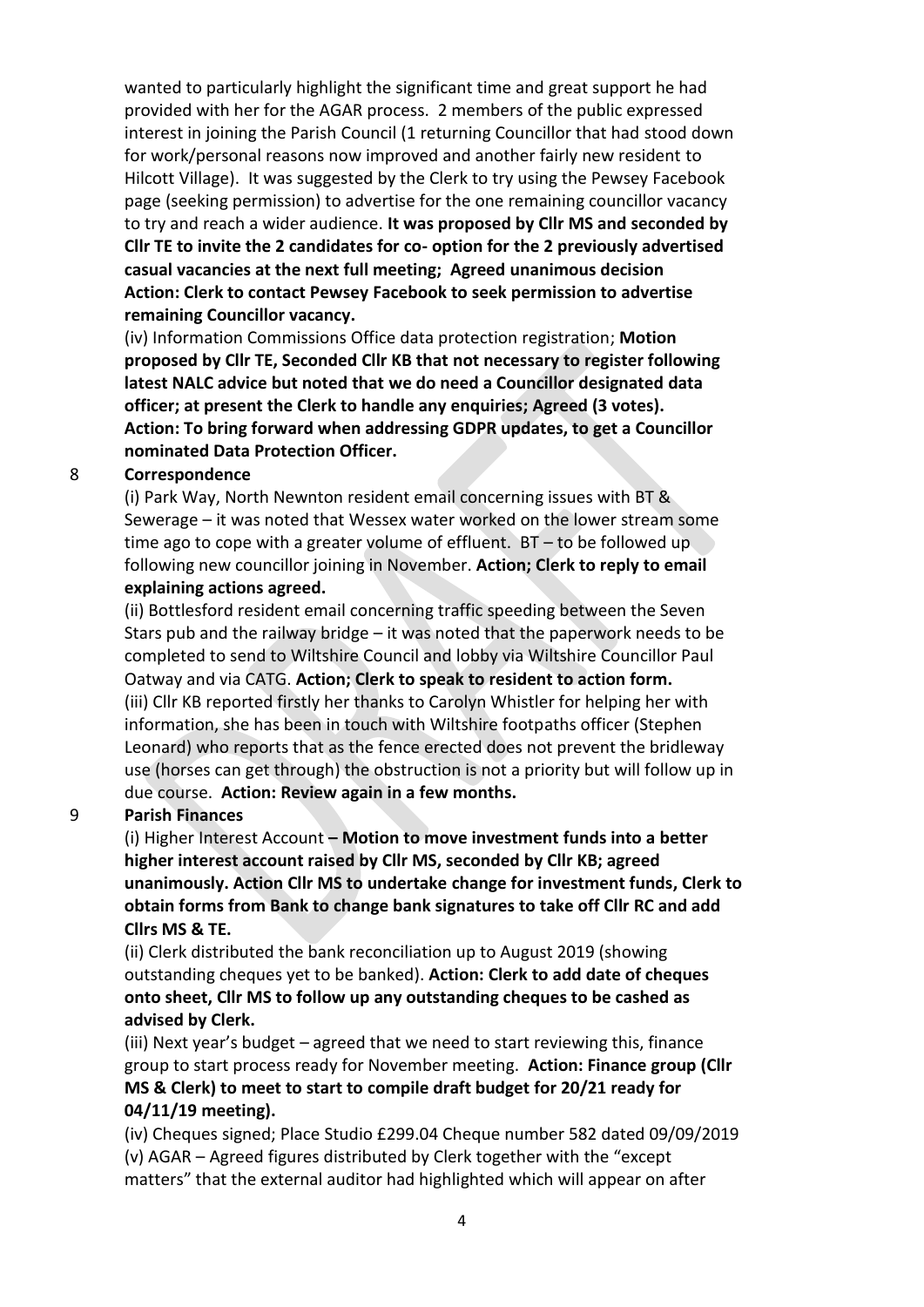review by their engagement team.

(vi) St John Ambulance request for donation. **Motion to pay £75 out of donations budget to St John Ambulance (local branch Devizes) proposed Cllr KB, seconded Cllr TE; agreed unanimously. Motion to engage with Parishioners to ask via the messenger for suggestions for small donations by PC for charities, local worthy causes, proposed Cllr DB, seconded Cllr KB agreed unanimously. Action: Clerk & Cllr DB to action in messenger and website.**

### 10 **Projects and Activities**

(i) Section 106 agreement; understood Wiltshire Cllr PO consulting with legal dept. on next steps. To discuss at next meeting.

(ii) North Newnton footpath – Cllr MS will pass paperwork from RS to Mac Mclean, progress to be reviewed with CATG meeting and for next Parish Meeting. (iii) Bench update – costs around £400, plus concrete for footings, next steps Cllr KB to discuss with Housing Association and residents for siting of the bench.

# **Action: Cllr KB to speak with residents and housing association on location for the bench and details for siting.**

(iv) Speedwatch update – postpone to next meeting in the hope one of the new Councillors may be interested in taking further.

(v) Parish Steward visit – now 10/09/19. Following the request in the Messenger we have received several requests highlighting work priorities for the Parish Steward. David Benson is meeting him on the  $10<sup>th</sup>$  and work has already been carried out with Tim Gent on clearing vegetation near the Woodbridge roundabout, more work needed will require permission of landowner, more information is being obtained from footpaths officer regarding the wobbly footpath sign and new bulbs have been fitted in the tourist box in Bottlesford. More work will be carried out by the Parish steward**. Action: To advertise again in the Messenger and website so our Parishoners can identify any problems with gullies, drains, and overgrowth on verges.**

(vii) Cllr KB had followed up regarding collecting the litter from our new bus shelter bin – have finally agreed they will collect this. The proposal for a new bin in North Newnton (bus stop) Cllr MS to follow up. **Action: Litter bin - Cllr KB to pass forms to Cllr MS.** 

(viii) Village hall – written report highlights £11,000 obtained and a grant for £2,500 applied for (should know by 21/09/19). Small shortfall but hoping to start work in October. A big thank you to parishoners for their donations. Lots of ideas for the village hall following the new floor for refurbishment, electrical survey needed and WIFI wanted, hoping that the Parish Council will also help out for future works.

## 11 **Area Meetings**

(i) Pewsey Area Board 02/09/19 – Cllr TE attended; noted Wiltshire Cllr PO active, lots of grants given out (we have obtained £4000 in past for village hall) and new App highlighted what3words to help you being located in rural areas. **Cllr TE to attend next 31/10/19.**

(ii) PCAP – PC attended with Carolyn Whistler – green verges discussed, which we are adopting Cllr KB agreed to take this on. Next meeting **Cllr MC to attend 17/10/19.**

(iii) CATG next meeting **16/10/19 Mac Mclean will attend.**

# 12 **Future Agenda Items**

**Extraordinary Meeting – NP & Standing Orders**